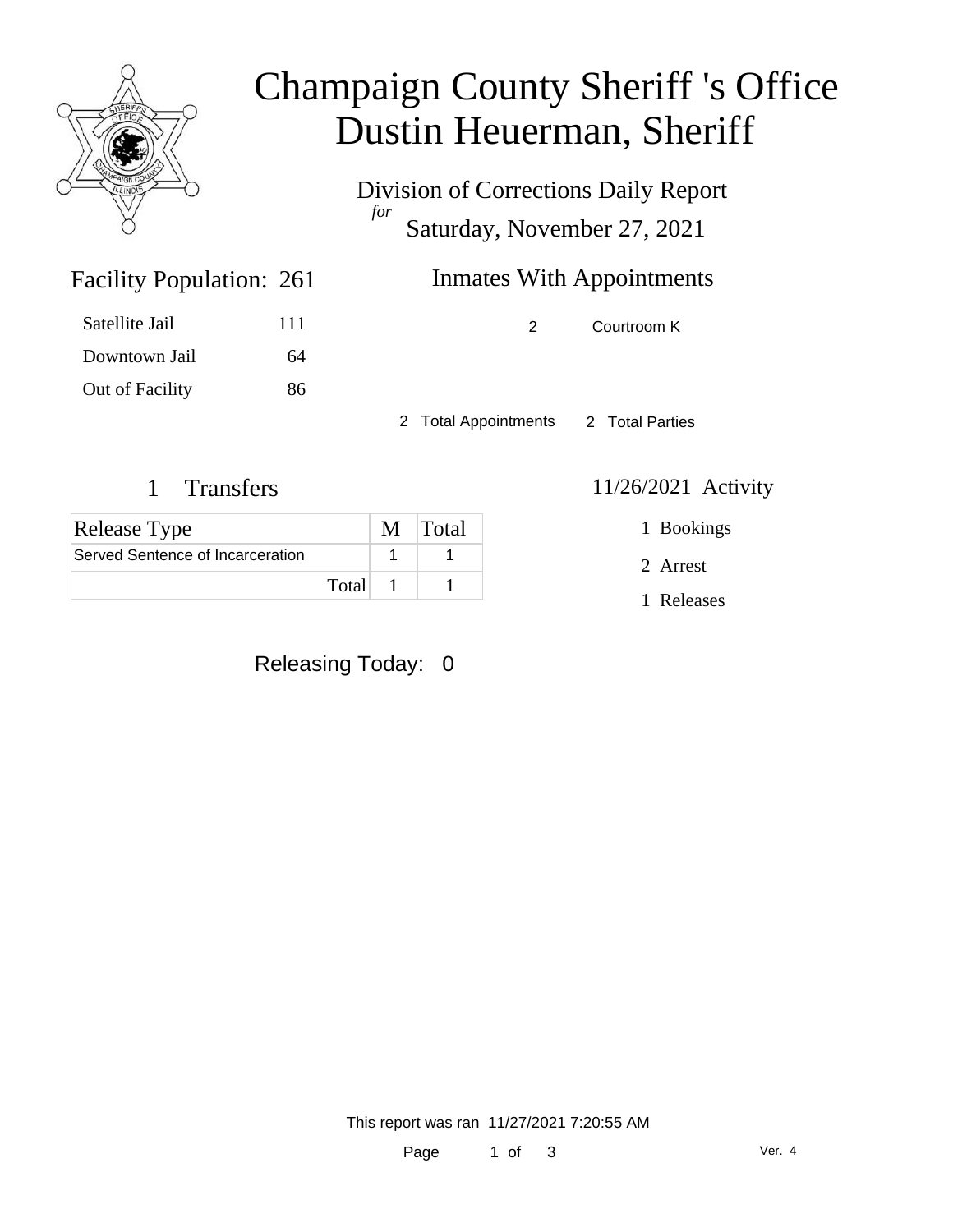

# Champaign County Sheriff 's Office Dustin Heuerman, Sheriff

Division of Corrections Daily Report *for* Saturday, November 27, 2021

#### Custody Status Count

- Electronic Home Dentention 15
	- Felony Arraignment 9
		- Felony Other 7
	- Felony Pre-Sentence 7
		- Felony Pre-Trial 194
	- Felony Pre-Trial DUI 3
	- Felony Sentenced CCSO 3
	- Felony Sentenced IDOC 6
		- Hold Other 1
		- Hold Sentenced IDOC 1
	- Misdemeanor Arraignment 2
		- Misdemeanor Other 1
		- Misdemeanor Pre-Trial 2
			- Petition to Revoke 4
			- Remanded to DHS 4
			- Traffic Arraignment 1
				- Traffic Pre-Trial 1
					- Total 261